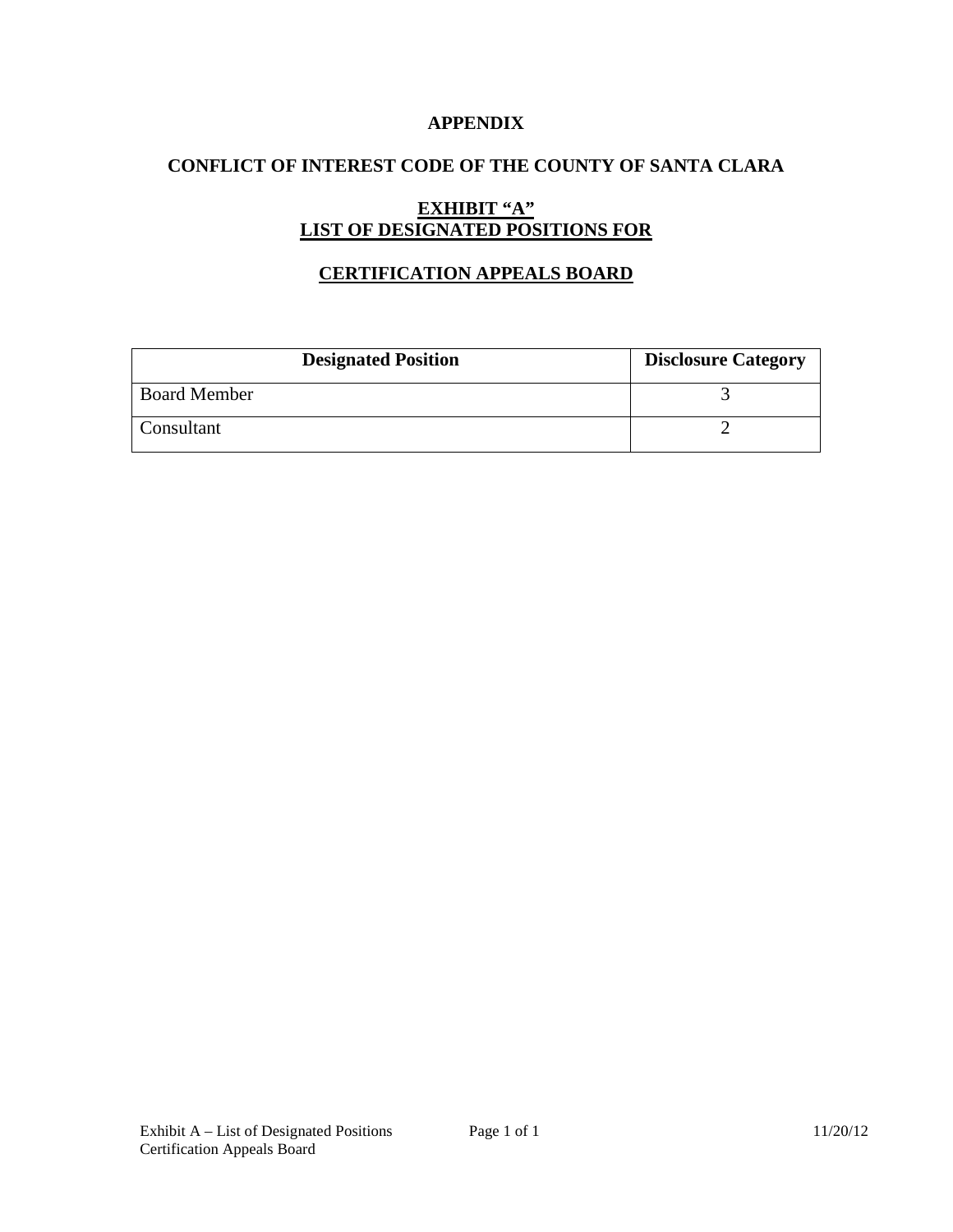#### **APPENDIX**

### **CONFLICT OF INTEREST CODE OF THE COUNTY OF SANTA CLARA**

## **EXHIBIT "B" DISCLOSURE CATEGORIES FOR**

## **CERTIFICATION APPEALS BOARD**

Pursuant to the County of Santa Clara's Conflict of Interest Code, Disclosure Categories 1 and 2 shall read as follows for all Code Agencies.

**Disclosure Category 1:** Category 1: Persons in this category shall disclose:

(1) all investments in, business positions in, and income (including gifts, loans and travel payments) from:

(a) all sources that provide, plan to provide, or have provided in the last two years, leased facilities, goods, equipment, vehicles, machinery or services, including training or consulting services, to the County; (b) all sources that are subject to the regulatory, permit or licensing authority of, or have an application for a license or permit pending before, the County;

(c) all sources that receive, are planning to apply to receive, or have received in the last two years, grants or other monies from or through the County; and

(2) all interests in real property in the County of Santa Clara located entirely or partly within the County, or within two miles of County boundaries, or of any land owned or used by the County.

**Disclosure Category 2**: Each Consultant shall disclose: (1) all investments in, business positions in, and income (including gifts, loans and travel payments) from: (a) all sources that provide, plan to provide, or have provided in the last two years, leased facilities, goods, equipment, vehicles, machinery or services, including training or consulting services, to the County; (b) all sources that are subject to the regulatory, permit or licensing authority of, or have an application for a license or permit pending before, the County; (c) all sources that receive, are planning to apply to receive, or have received in the last two years, grants or other monies from or through the County; and (2) all interests in real property in the County of Santa Clara located entirely or partly within the County, or within two miles of County boundaries, or of any land owned or used by the County, subject to the following limitation: the Code Agency for which a consultant works may determine in writing, following approval by County Counsel as to form and legality, that the particular consultant is hired to perform a range of duties that is limited in scope and, thus, is not required to comply with the full disclosure requirements described above, but